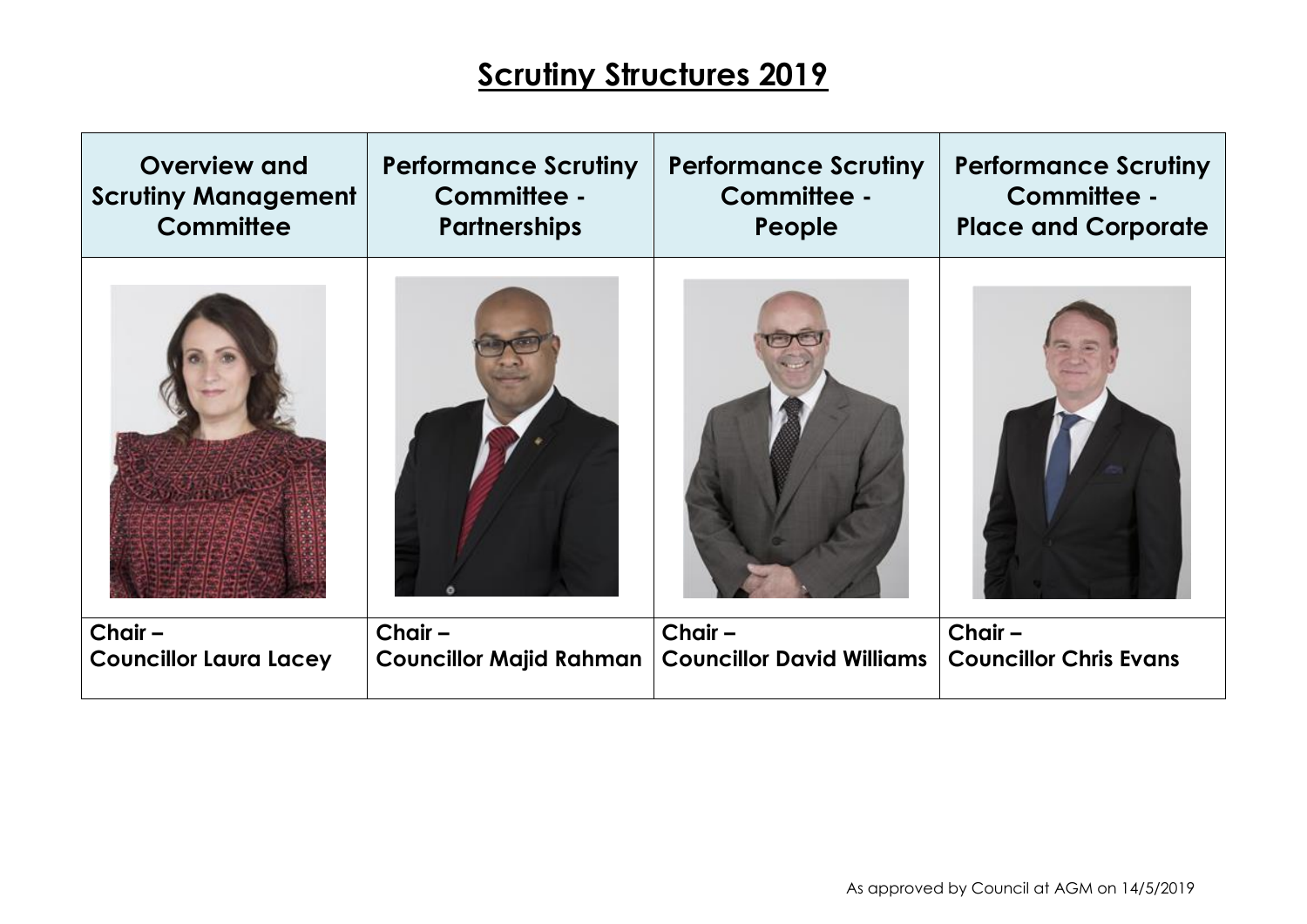## **Schedule of Meetings**

| <b>Overview and Scrutiny Management Committee</b>                                                       |                                                                                                                                                                                                                                                                                                                                                                                               |  |
|---------------------------------------------------------------------------------------------------------|-----------------------------------------------------------------------------------------------------------------------------------------------------------------------------------------------------------------------------------------------------------------------------------------------------------------------------------------------------------------------------------------------|--|
| Policy Review and Policy<br>Development                                                                 | Policy Reviews for all Council areas<br>$\bullet$<br>Policy development for all Council areas<br>$\bullet$                                                                                                                                                                                                                                                                                    |  |
| Coordinate and manages all<br>policy development and reviews.                                           | Set up ad hoc Policy Review Groups for pre decision scrutiny;<br>$\bullet$<br>Utilise the skills and interest of non-executive members when setting up PRG group's<br>$\bullet$<br>membership;<br>Set the terms of reference and ensure that the group work within the agreed parameters.<br>$\bullet$<br>Receive and approve final reports of the Policy Review Groups.<br>$\bullet$         |  |
| Consider the implementation of<br>projects/ schemes/ legislation that<br>impact upon the whole council. | Such as:<br>City Deal;<br>$\bullet$<br>Change Programme;<br>$\bullet$<br>Fairness Equalities and Impact Assessments;<br>$\bullet$<br>Welsh Language Scheme;<br>$\bullet$<br>Wellbeing of Future Generations Act;<br>$\bullet$<br>Corporate Assessment;<br>$\bullet$<br>Public Engagement;<br>$\bullet$<br><b>Risk Register</b><br>$\bullet$<br>Performance Management Framework;<br>$\bullet$ |  |
| Scrutiny of Corporate plans,<br>strategies and frameworks                                               | Consultation on Corporate strategies, plans and frameworks;<br>$\bullet$<br>Such as<br>Corporate Plan;<br><b>Strategic Equalities Plan;</b><br>Director of Social Services Annual Report;                                                                                                                                                                                                     |  |
| <b>Consider the Draft Budget</b><br>Proposals and coordinate the<br>response from Scrutiny on the draft | Consider the draft Budget Proposals from a strategic point of view.<br>$\bullet$<br>Coordinate the comments from the Performance Scrutiny Committees on the budget<br>$\bullet$<br>proposals and ensure that there is no duplication within the comments;                                                                                                                                     |  |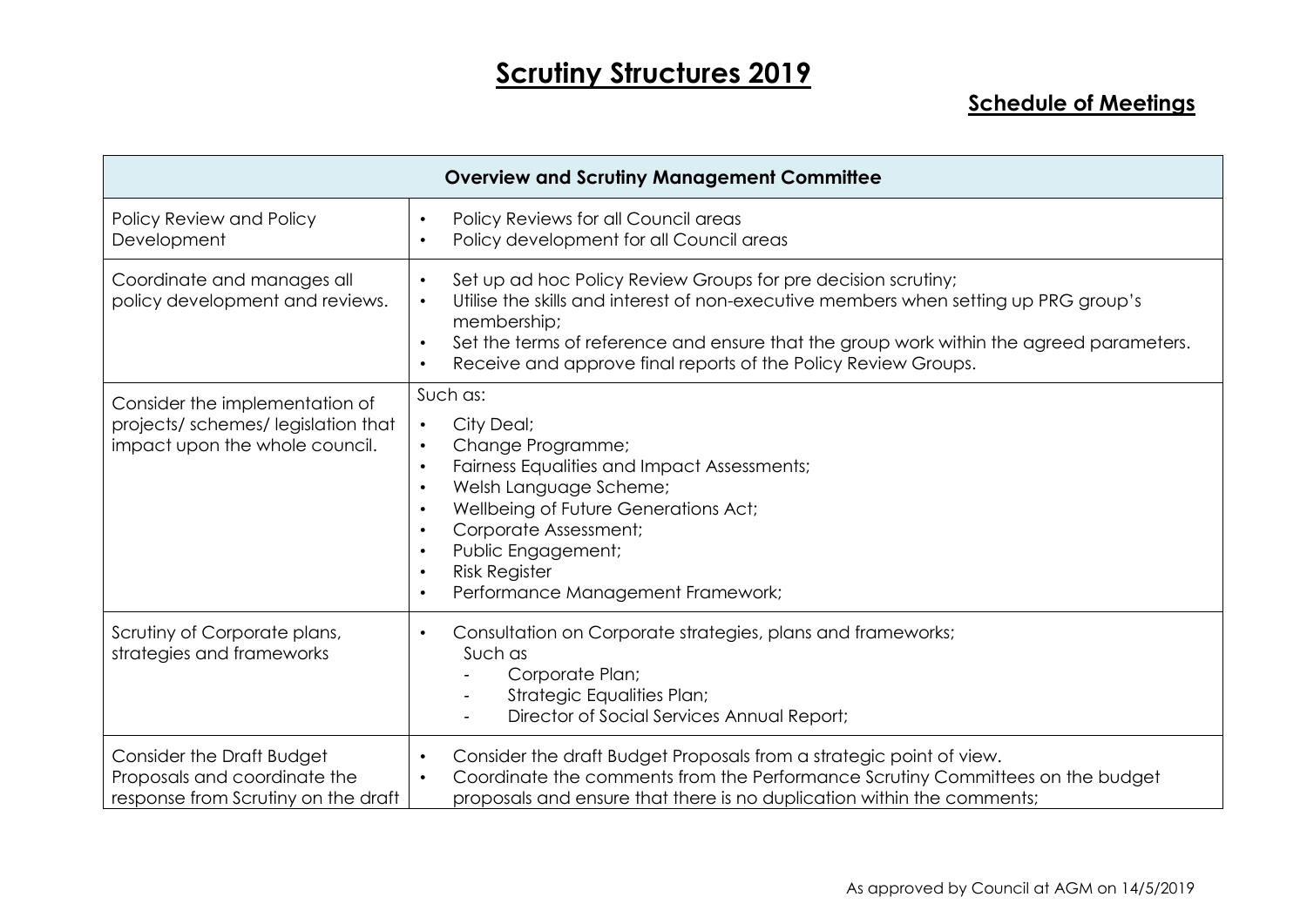## **Schedule of Meetings**

| <b>Overview and Scrutiny Management Committee</b>                                          |                                                                                                                                                                                                                                                                                                                    |  |  |
|--------------------------------------------------------------------------------------------|--------------------------------------------------------------------------------------------------------------------------------------------------------------------------------------------------------------------------------------------------------------------------------------------------------------------|--|--|
| budget proposals.                                                                          | Consider the effectiveness of the budget process, and the public engagement process.<br>$\bullet$                                                                                                                                                                                                                  |  |  |
| Manages Scrutiny Member<br>Training                                                        | Ensure adequate training is available for scrutiny members;<br>Identify any training needs of scrutiny members;<br>Manage Scrutiny Seminar list.                                                                                                                                                                   |  |  |
| Approve and monitor the Scrutiny<br>Annual Report                                          | Consider improvements that should be made within the scrutiny process;<br>Approve the Scrutiny Annual Report;<br>Monitor the implementation of the actions within the Annual Report.                                                                                                                               |  |  |
| Recommendations monitoring on<br><b>Scrutiny Recommendations</b><br>resulting from reviews | Undertake regular monitoring of recommendations made by Scrutiny;<br>Ensure that recommendations have been implemented appropriately;<br>Assess the extent to which the intended outcome has been achieved;<br>Determine if further work/investigation/review is required following the initial<br>recommendation. |  |  |
| Coordinate the programme for<br>the Performance Scrutiny<br>Committees                     | Receive the meeting schedule, minutes from the Performance Scrutiny Committees and<br>receive updates on the implementation of the work programmes.                                                                                                                                                                |  |  |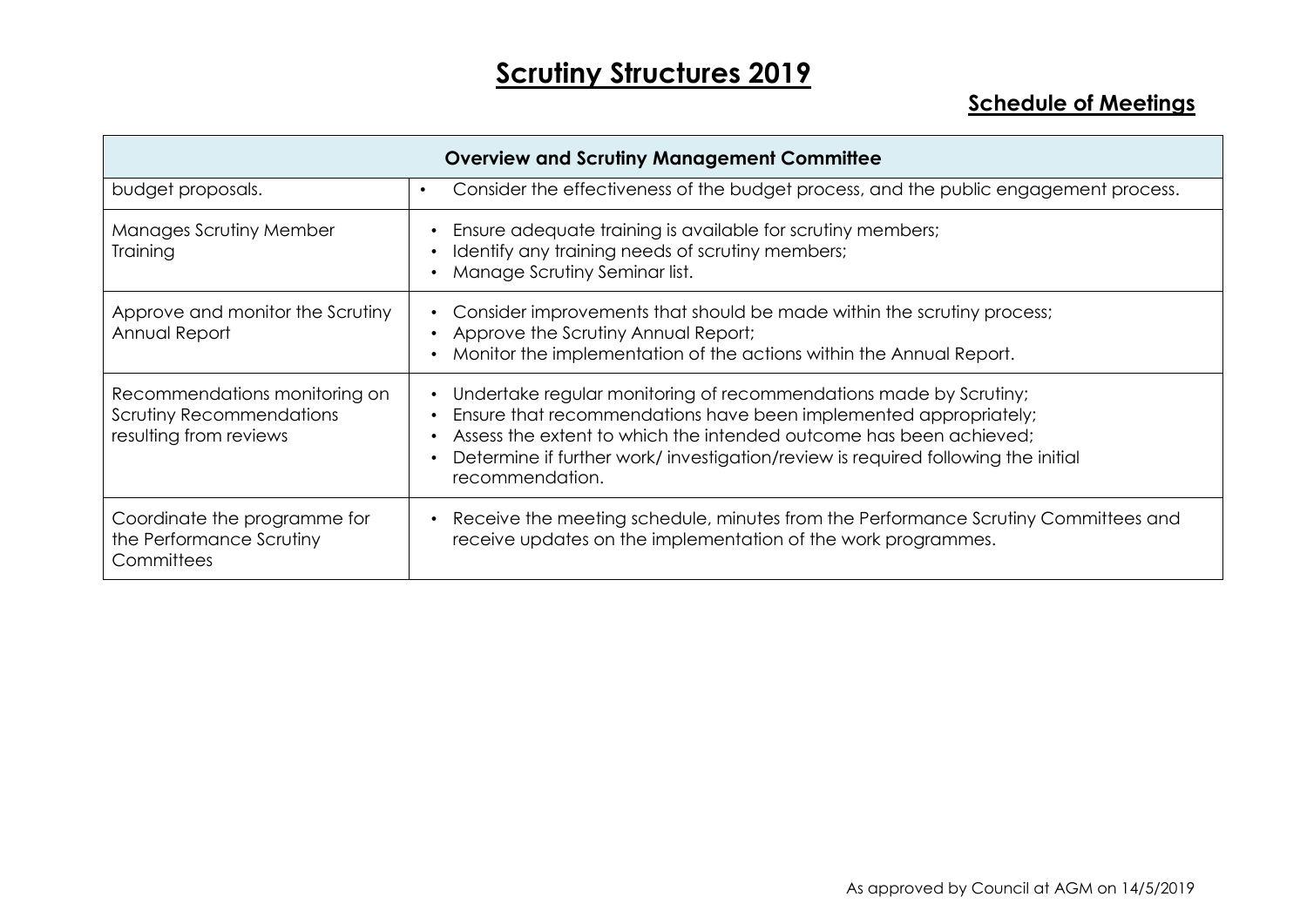## **Schedule of Meetings**

### **Performance Scrutiny Committee - People**

## **Holding the Executive to Account for its performance within the People Directorate.**

Three broad areas: *Performance , Budget and Risk*

## **Monitoring of performance**, focusing on:

- Achievement of outcomes and actions within service plans;
- Scrutinising progress in improvements to areas of poor performance;
- Assessing the extent to which performance objectives are contributing to the overall objectives and priorities of the Council.
- Assessing the extent to which performance is in keeping with the performance management strategy;

## **Budget Monitoring**

- Scrutinising variances in budget;
- Assessing the extent to which performance is being achieved within budget;
- Reviewing the outcomes and the delivery of agreed savings plans;

### **Budget Proposals**

- Scrutinising of Service specific proposals a part of the budget consultation process;
- Assessing the anticipated impact of the budget proposals on services, performance, service users, partnerships and staffing levels;
- Considering the contribution of the budget proposals to the achievement of corporate priorities and objectives;
- Consideration the budget proposals within the context of the wellbeing of future generations, fairness and equalities impact, sustainability, partnership arrangements and the efficiency agenda;
- Consideration of the extent to which savings form part of a coherent strategy supported by appropriate evidence for decision making.

#### **Risk**

• Monitoring areas of high risk and assessing the effectiveness of actions to mitigate these risks.

To advise the Overview and Scrutiny Management Committee of its work programme and its on going implementation.

To undertake detailed examination or review of service area performance where necessary.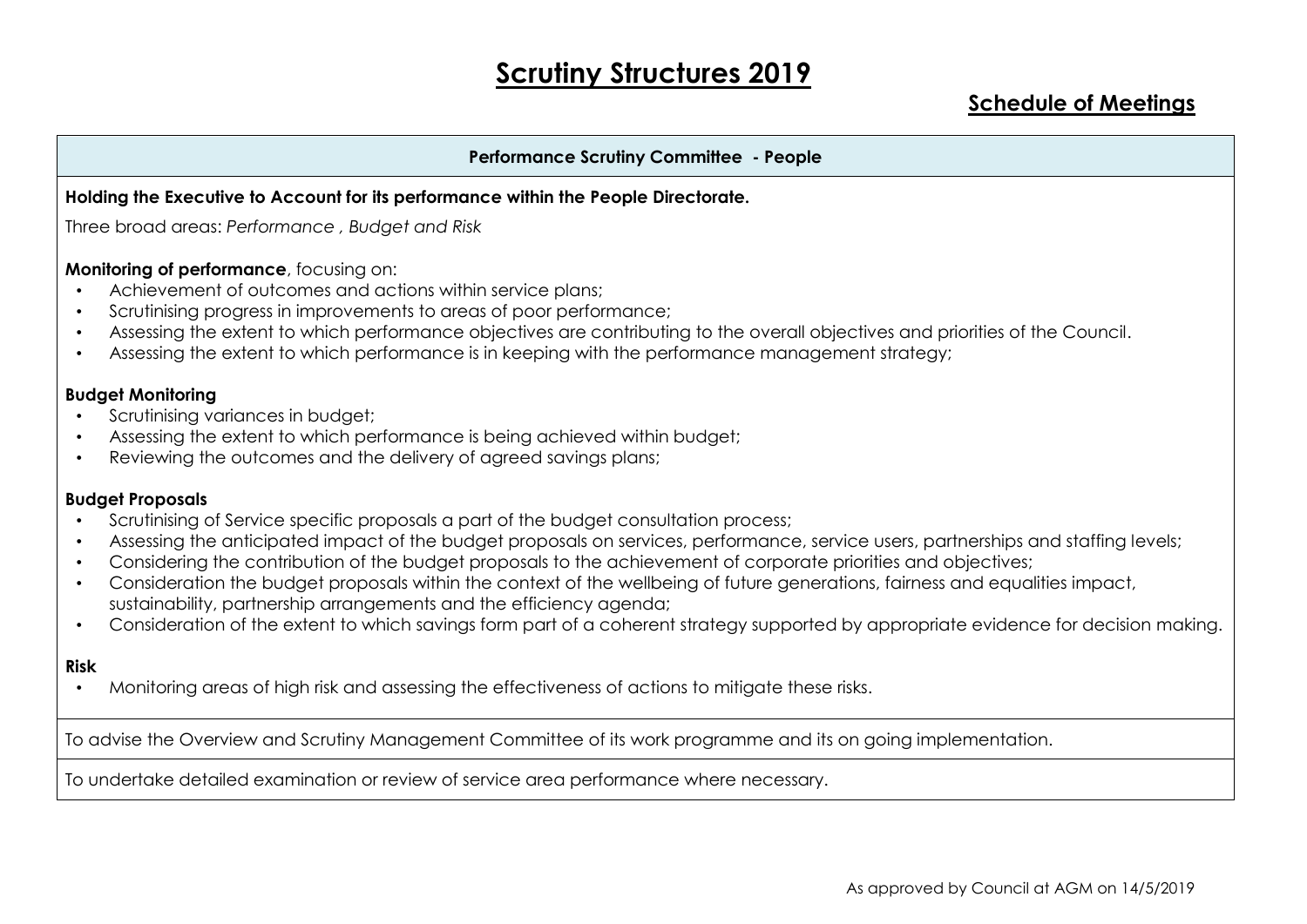## **Schedule of Meetings**

Monitor the implementation of any recommendations made to the Cabinet in relation to the performance of the service area.

## **Performance Scrutiny Committee - Place and Corporate**

## **Holding the Executive to Account for its performance within the Place and Corporate Directorates**

Three broad areas: *Performance , Budget and Risk*

## **Monitoring of performance**, focusing on:

- Achievement of outcomes and actions within service plans;
- Scrutinising progress in improvements to areas of poor performance;
- Assessing the extent to which performance objectives are contributing to the overall objectives and priorities of the Council.
- Assessing the extent to which performance is in keeping with the performance management strategy;

### **Budget Monitoring**

- Scrutinising variances in budget;
- Assessing the extent to which performance is being achieved within budget;
- Reviewing the outcomes and the delivery of agreed savings plans;

### **Budget Proposals**

- Scrutinising of Service specific proposals a part of the budget consultation process;
- Assessing the anticipated impact of the budget proposals on services, performance, service users, partnerships and staffing levels;
- Considering the contribution of the budget proposals to the achievement of corporate priorities and objectives;
- Consideration the budget proposals within the context of the wellbeing of future generations, fairness and equalities impact, sustainability, partnership arrangements and the efficiency agenda;
- Consideration of the extent to which savings form part of a coherent strategy supported by appropriate evidence for decision making.

#### **Risk**

• Monitoring areas of high risk and assessing the effectiveness of actions to mitigate these risks.

To advise the Overview and Scrutiny Management Committee of its work programme and its ongoing implementation.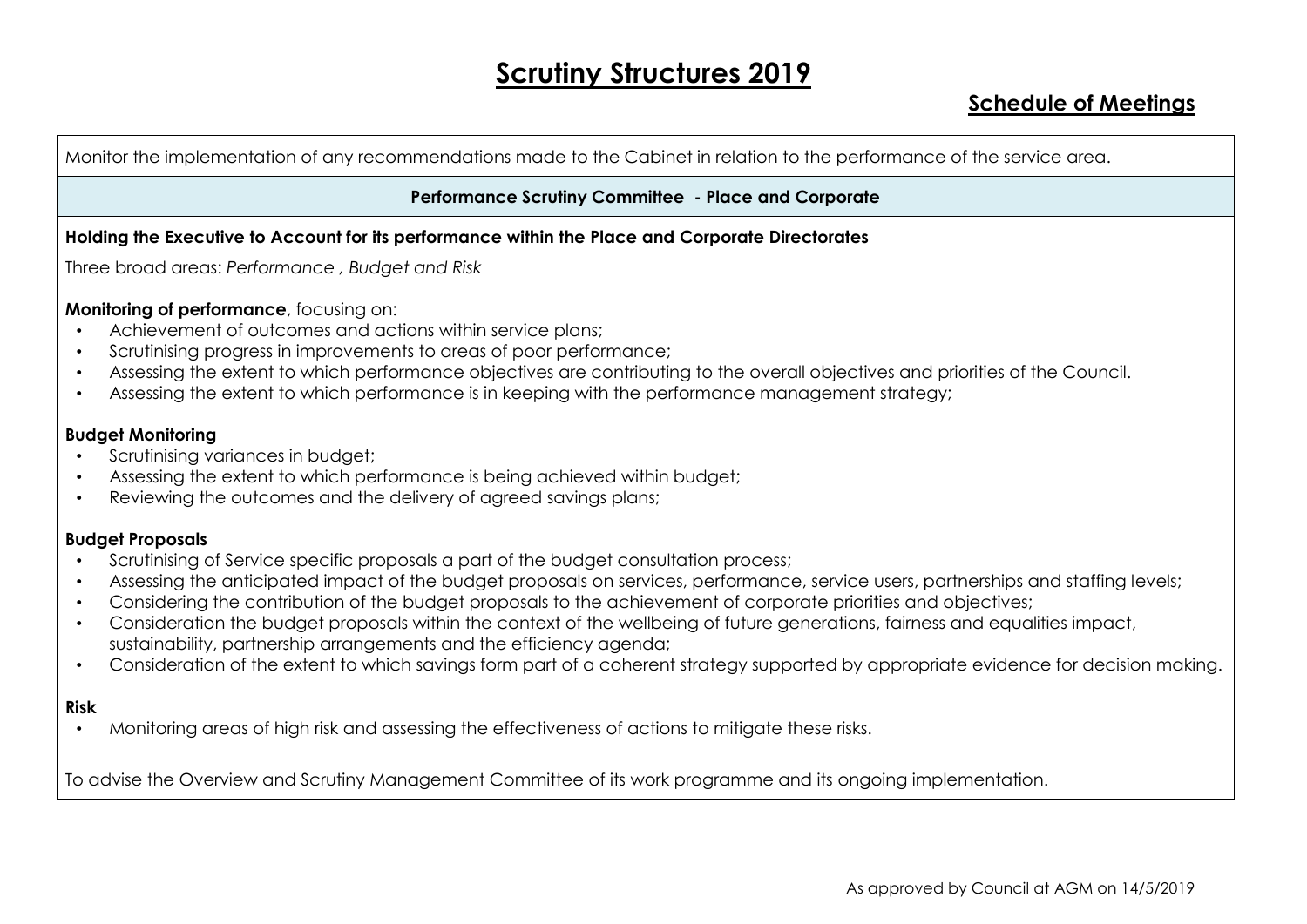To undertake detailed examination or review of service area performance where necessary.

Monitor the implementation of any recommendations made to the Cabinet in relation to the performance of the service area.

## **Performance Scrutiny Committee - Partnerships**

## **Holding the Public Services Board to account for their performance.**

- As the designated Scrutiny Committee for the PSB:
	- a) review or scrutinise the decisions made or actions taken by the Board;
	- b) review or scrutinise the Board's governance arrangements;
	- c) make reports or recommendations to the Board regarding its functions or governance arrangements;
	- d) consider matters relating to the Board as the Welsh Ministers may refer to it and report to the Welsh Ministers accordingly;
	- e) carry out other functions in relation to the Board that are imposed on it by the Act.
- Maintain a proactive and positive relationship with the PSB;
- Monitor the performance of the PSB against partnership plans and priorities as part of the performance cycle;
- To ensure democratic accountability and scrutinise the work of the Board;
- Use existing legislative powers as necessary to put in place joint arrangements, including 'co-opting' persons who are not members of the authority to sit on the committee as required.

## **Key considerations:**

- Performance of the PSB against agreed objectives;
- Effectiveness of governance arrangements, including budget management, consultation arrangements, procurement procedures, risk management, performance management and accountability arrangements.
- Scrutinising the contribution of the Council to the partnership;
- Evaluating the overall effectiveness of the partnership:
- Ensuing public engagement and citizen focused partnerships and strategies.
- Undertake formal consultation on key documents as required.

Monitor the implementation of any recommendations made to the PSB in relation to the performance of the service area.